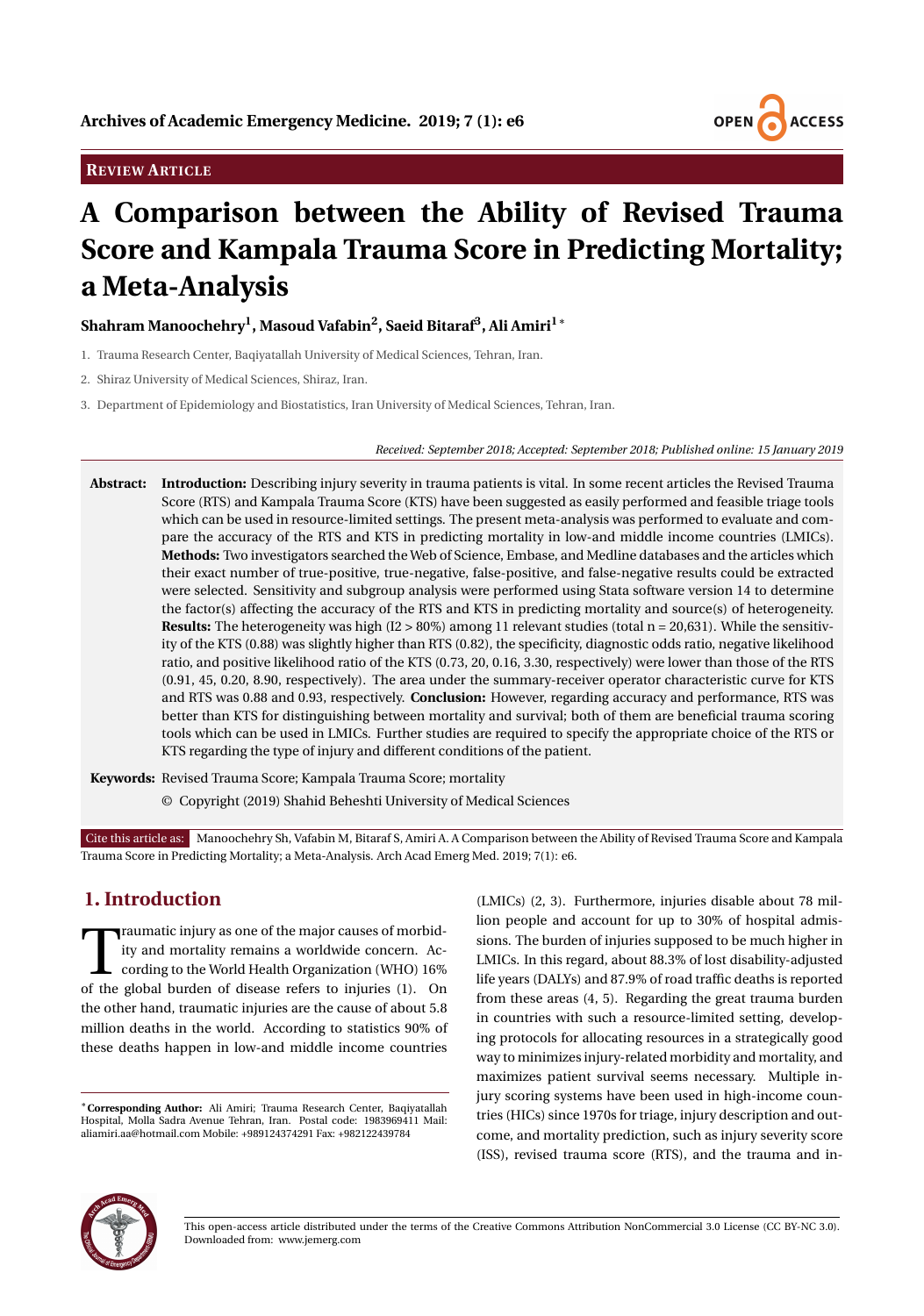jury severity score (TRISS) (6, 7). RTS is known as the current standard physiologic scoring tool used in trauma setting and research in both HICs and LMICs, which is based on physiologic variables of systolic blood pressure (SBP), respiratory rate (RR) and a higher weight variable Glasgow coma scale (GCS), comparing to other variables (8-11). A review by O'Reilly et al. indicated that the RTS and ISS used in trauma registries in LMICs are superior to other injury scoring systems (12).

However, these scoring systems perform well in developed countries and their calculation and performance require notavailable diagnostic tools in resource-limited setting and can be difficult to achieve. In 1996, the Kmapala trauma score (KTS) a simplified scoring system, was developed to specifically address this problem in resource-limited settings. It reflects SBP, RR, patient age, number of serious injuries and neurologic status (13, 14). Some recent articles have been mentioned the KTS and RTS as easily performed and feasible triage tools suggested to be used instead of other complicated and difficult ones such as TRISS (15, 16). The mortality predictive ability of KTS and RTS have been compared in various studies in many countries with different methodologies. Different results on the comparison of the KTS and RTS power in prediction of mortality has been reported in these studies (3, 15, 17-21). In spite of the apparent lack of consistent results due to the heterogeneity among studies, a metaanalysis has not been yet performed. According to the fact that KTS was developed to specifically address the difficulty of calculation and performance of other trauma scoring systems in LMICs, we performed a systematic review and metaanalysis to show which one of KTS or RTS has better accuracy and precision in predicting mortality in LMICs.

## **2. Methods:**

## *2.1. Search Strategy and Study Selection*

Here, regardless of publication status, studies of the mortality predictive ability of the RTS and KTS were included. Two investigators (AA and ShM) carried out a systematic search using the electronic databases such as Embase, Web of Science, and Medline from their commencements until July 2018. The search strategy in Medline used the following terms: (("Revised Trauma Score"[tiab] OR RTS[tiab] OR "Kampala Trauma Score"[tiab] OR KTS[tiab]) AND (((sensitivity[tiab] OR specificity[tiab]) OR "receiver operating characteristic curve"[tiab]) OR ROC[tiab] OR prognosis[tiab] OR "prognostic value" [tiab] OR prediction[tiab] OR "predictive value" [tiab])). The search strategy in Web of Science and Embase used the following terms: Revised Trauma Score, or RTS, or Kampala Trauma Score, or KTS; and sensitivity, or specificity, or receiver operating characteristic curve, or ROC, or prognosis, or prognostic value, or prediction, or predictive value. Furthermore, searching all potentially eligible references cited in related review and original articles were carried out manually in Google Scholar and Google search engines. If the full text was not accessible or the required details were not completely available in the full text, we tried to get the details from the authors by email.

### *2.2. Inclusion and Exclusion Criteria*

In order to include certain studies in the present study, they should have evaluated the performance of the RTS or KTS for patient mortality prediction in LMICs, and also the exact number of true-positive, true-negative, false-positive, and false-negative results could be extracted either directly or indirectly. The studies with the following criteria were excluded: did not evaluate the performance of RTS or KTS in predicting patient mortality; were not conducted in LMICs; were not English-language; and letters to editors or conference abstracts. The two reviewers who carried out the literature search also individually made decisions and selected studies regarding inclusion criteria (AA and ShM).

#### *2.3. Data Extraction and Quality Assessment*

Using two reviewers (AA and ShM) the following details were extracted from included studies independently: study location, year of publication, the first author's surname, study design, age, number of cases, proportion of male subjects, area under the receiver operator characteristic (ROC) curve (AUC), cut-off value, sensitivity, and specificity. Two reviewers (AA and ShM) individually used the Quality Assessment of Diagnostic Accuracy Studies-2 (QUADAS-2) tool which is widely used to assess the quality of systematic reviews of diagnostic studies (22). The QUADAS-2 is four-key domain tool: patient selection, index test, reference standard, and flow and timing. "Concerns regarding applicability" and "risk of bias" were assessed for the first three domains and all four domains, respectively (each item answered as "unclear", "yes", or "no"). To evaluate the "risk of bias", a low risk of bias is defined as "yes" answer to all signaling questions in a domain. If any signaling question has been answered as "no", it indicated a high risk of bias. "Applicability" section was judged as same as the bias section, excluding signaling questions.

#### *2.4. Statistical analysis*

The I2 test was used to evaluate the heterogeneity which was defined as low, moderate, and high in thresholds of 25%, 50%, and 75%, respectively. We used true-positive, false-positive, true-negative, and false-negative parameters to calculate the sensitivity, specificity, diagnostic odds ratio (DOR), AUC, positive likelihood ratio (PLR), and negative likelihood ratio (NLR). Based on differences in inclusion criteria and study population or type of injury, we selected

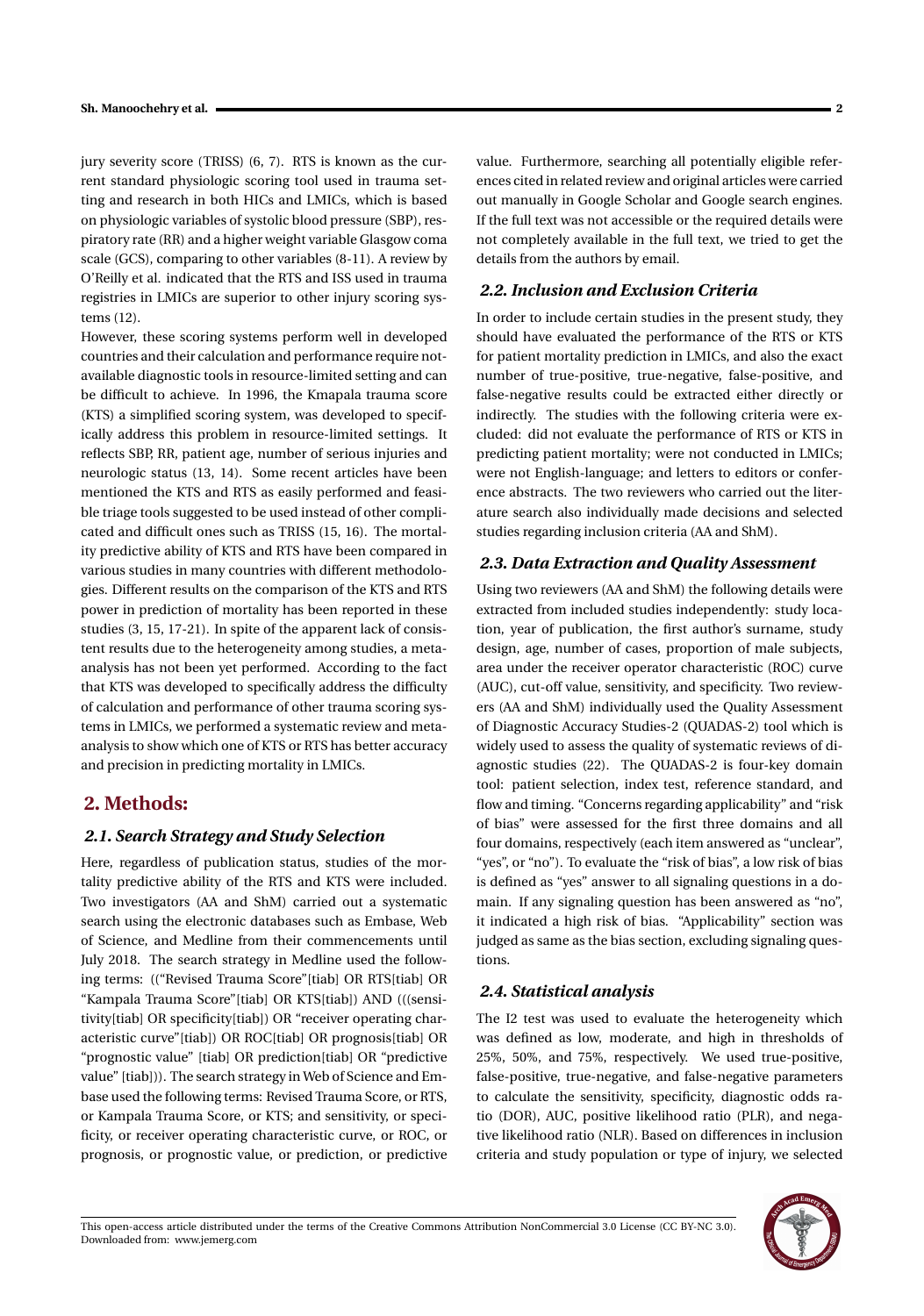| <b>First Author</b> | Country   | Sample size |       |      | Morta-lity Year   Age (Years) | Male $(\%)$ | <b>Tool</b> | $Cut-TP$ |          | <b>FP</b> | <b>FN</b>      | TN        | <b>AUC</b> | Sen  | <b>Spe</b> |
|---------------------|-----------|-------------|-------|------|-------------------------------|-------------|-------------|----------|----------|-----------|----------------|-----------|------------|------|------------|
|                     |           |             |       |      |                               |             |             | Off      |          |           |                |           |            | (%)  | (%)        |
|                     |           |             |       |      |                               |             |             | value    |          |           |                |           |            |      |            |
| Ahun                | Turkey    | 100         | 0.120 | 2014 | $\geq$ 18                     | 77          | <b>RTS</b>  | 5.97     | 5        | 4         | $\overline{7}$ | 84        | 0.68       |      | 41.6795.45 |
| Eftekhar            | Iran      | 7211        | 0.038 | 2005 | Mean, 32.5                    | 76          | <b>RTS</b>  | $4.09*$  | 27       | 2463 1    |                | 4474      | 0.91       |      | 99.8064.50 |
|                     |           |             |       |      |                               |             |             |          | 3        |           |                |           |            |      |            |
| Macleod             | Uganda    | 150         | 0.255 | 2003 | $\geq$ 15                     | 89.3        | <b>RTS</b>  | 7.40     | 34       | 37        | $\overline{4}$ | 75        | 0.87       | 89.5 | 67.0       |
|                     |           |             |       |      |                               |             | <b>KTS</b>  | 13.0     | 35       | 59        | 3              | 53        | 0.84       | 92.1 | 47.3       |
| Nakhjavan-Shahraki  | Iran      | 2184        | 0.057 | 2017 | $\geq$ 18                     | 75.56       | <b>RTS</b>  | 1.0      | 88       | 53        | 35             | 1972      | 0.86       |      | 71.5497.38 |
| Nakhjavan-Shahraki  | Iran      | 814         | 0.031 | 2017 | $\leq 18$                     | 74.32       | <b>RTS</b>  | 1.0      | 22       | 14        | $\overline{4}$ | 774       | 0.94       | 84.6 | 98.2       |
| Oluwadiya           | Nigeria   | 186         | 0.065 | 2010 | Mean, 36.7                    | 73.1        | <b>RTS</b>  | 5.7      | 10       | 29        | $\overline{c}$ | 145       | 0.88       | 83.3 | 83.3       |
|                     |           |             |       |      |                               |             | <b>KTS</b>  | 12.0     | 12       | 51        | $\mathbf{0}$   | 123       | 0.91       | 100  | 70.7       |
| Owor                | Uganda    | 1305        | 0.036 | 2001 |                               |             | <b>KTS</b>  | 12.0     | 42       | 151       | 5              | 1107      | 0.87       | 90.0 | 88.0       |
| Roy                 | India     | 4091        | 0.22  | 2016 | Mean, 36.5                    | 83          | <b>RTS</b>  | 7.0      | 574      | 486       | 326            | 2705 0.81 |            | 63.8 | 84.78      |
|                     |           |             |       |      |                               |             | <b>KTS</b>  | 12.0     | 595      | 716       | 305            | 2475 0.74 |            |      | 66.0777.55 |
| Senturk             | Turkey    | 153         | 0.118 | 2013 | $\geq$ 18                     | 81          | <b>RTS</b>  | 4.08     | 13       | 15        | 5              | 120       | 0.80       | 72.0 | 89.0       |
| Valderrama-Molina   | Colom bia | 4085        | 0.093 | 2016 | $\geq$ 15                     | 84.2        | <b>RTS</b>  | 6.37     | 33       | 1010 50   |                |           | 2695 0.86  |      | 86.7772.75 |
|                     |           |             |       |      |                               |             |             |          | $\Omega$ |           |                |           |            |      |            |
| Yousefzadeh-Chabok  | Iran      | 352         | 0.139 | 2016 | Mean, 71.5                    | 53.4        | <b>RTS</b>  | 6.0      | 30       | 3         | 19             | 300       | 0.87       | 62.0 | 99.0       |

#### **Table 1:** General characteristics of the included studies

RTS, Revised Trauma Score; KTS, Kampala Trauma Score; TP, true-positive; FP, false-positive; FN, false-negative; TN, true-negative; Sen, sensitivity; Spe, specificity; AUC, area under the receiver operator characteristic curve.

\* Because the cut-off value could not be extracted from the study, we set the standard cut-off value as said by Champion et al (6, 7).

#### **Table 2:** Quality assessment of included studies using QUADAS-2

| <b>Study</b>       |                   | <b>Risk Of Bias</b> |                 | <b>Applicability Concerns</b> |                  |                   |                 |
|--------------------|-------------------|---------------------|-----------------|-------------------------------|------------------|-------------------|-----------------|
|                    | <b>Patient</b>    | <b>Index Test</b>   | Reference       | <b>Flow And</b>               | <b>Patient</b>   | <b>Index Test</b> | Reference       |
|                    | <b>Selection</b>  |                     | <b>Standard</b> | <b>Timing</b>                 | <b>Selection</b> |                   | <b>Standard</b> |
| Ahun               | 1?                | $\odot$             | ☺               | ☺                             | ☺                | $\odot$           | $\odot$         |
| Eftekhar           | $\odot$           | $\odot$             | $\odot$         | $\odot$                       | $\odot$          | $\odot$           | $\odot$         |
| <b>Macleod</b>     | $\odot$           | $\odot$             | $\odot$         | ☺                             | $\odot$          | $\odot$           | $\odot$         |
| Nakhjavan-         | $\odot$           | $\odot$             | $\odot$         | $\odot$                       | $\odot$          | $\odot$           | $\odot$         |
| Shahraki           |                   |                     |                 |                               |                  |                   |                 |
| Nakhjavan-         | $\ddot{\text{?}}$ | $\odot$             | $\odot$         | $\odot$                       | $\odot$          | $\odot$           | $\odot$         |
| Shahraki           |                   |                     |                 |                               |                  |                   |                 |
| Oluwadiya          | $\odot$           | 2?                  | $\odot$         | 3?                            | $\odot$          | $\odot$           | $\odot$         |
| Owor               | ☺                 | <sup>2</sup>        | $\odot$         | $\odot$                       | ☺                | $\odot$           | $\odot$         |
| Roy                | $\odot$           | ☺                   | $\odot$         | ☺                             | $\odot$          | $\odot$           | $\odot$         |
| <b>Senturk</b>     | $\odot$           | $\odot$             | $\odot$         | $\odot$                       | $\odot$          | $\odot$           | $\odot$         |
| <b>Valderrama-</b> | $\odot$           | $\ddot{\text{}}$    | $\odot$         | $\odot$                       | $\odot$          | $\odot$           | $\odot$         |
| Molina             |                   |                     |                 |                               |                  |                   |                 |
| Yousefzadeh-       | <sup>2</sup>      | $\odot$             | $\odot$         | $\odot$                       | $\odot$          | $\odot$           | $\odot$         |
| <b>Chabok</b>      |                   |                     |                 |                               |                  |                   |                 |

©: Low Risk; §: High Risk; ?: Unclear Risk

1: The sampling technique (consecutive or random) is undisclosed, 2: the interpretation of index test results without knowledge of the results of the reference standard was unknown or pre-specification of threshold was unclear, 3: the proportion of study population, in which included in analysis is unknown. QUADAS-2 Quality Assessment of Diagnostic Accuracy Studies 2.

**Table 3:** Pooled estimates of the Revised Trauma Score and Kampala Trauma Score

| <b>Tool</b> | Sensitivity       | Specificity       | PLR                      | <b>NLR</b>        | <b>DOR</b>  |
|-------------|-------------------|-------------------|--------------------------|-------------------|-------------|
| <b>RTS</b>  | $0.82(0.66-0.92)$ | $0.91(0.81-0.96)$ | $8.9(4.5-17.8)$          | $0.20(0.10-0.39)$ | $45(21-99)$ |
| KTS         | $0.88(0.70-0.96)$ | $0.73(0.57-0.85)$ | $3.3(2-5.6)$             | $0.16(0.06-0.44)$ | $20(6-69)$  |
| $\cdots$    |                   |                   | 1.001<br><b>FRIDA FR</b> | $-$               |             |

All measures were presented with 95% confidence interval. RTS, Revised Trauma Score; KTS, Kampala Trauma Score; CI, confidence interval; PLR, positive likelihood ratio; NLR, negative likelihood ratio; DOR, diagnostic odds ratio.

and excluded specific studies, and then performed sensitivity analysis to identify if the results have been affected by these exclusions or not. We performed subgroup analyses based on the number of patients. Regarding the distribution of sample

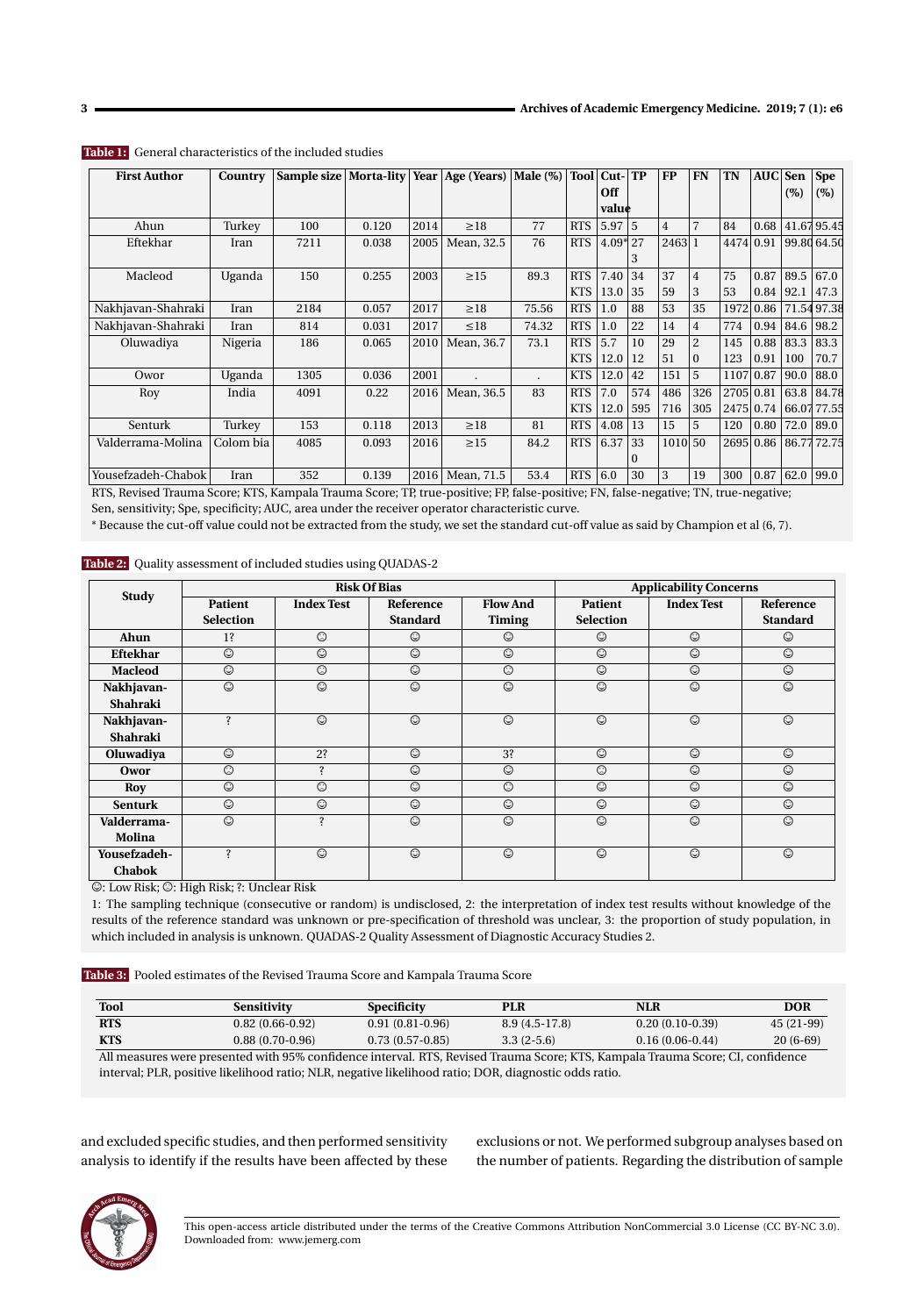#### **Sh. Manoochehry et al. 4**

|  | <b>Table 4:</b> Sensitivity analysis results |  |
|--|----------------------------------------------|--|
|--|----------------------------------------------|--|

| <b>First Author</b>                                                                                            | Sensitivity (95%CI) | Specificity (95%CI) | AUC $I2(\%)$ |  |  |  |  |
|----------------------------------------------------------------------------------------------------------------|---------------------|---------------------|--------------|--|--|--|--|
| None*                                                                                                          | $0.82(0.66-0.92)$   | $0.91(0.81-0.96)$   | 100<br>0.93  |  |  |  |  |
| <b>Macleod</b>                                                                                                 | $0.81(0.62-0.92)$   | $0.92(0.83 - 0.97)$ | 100<br>0.94  |  |  |  |  |
| Nakhjavan-Shahraki                                                                                             | $0.82(0.63-0.92)$   | $0.89(0.78-0.95)$   | 100<br>0.92  |  |  |  |  |
| <b>Senturk</b>                                                                                                 | $0.83(0.65-0.93)$   | $0.91(0.80-0.96)$   | 100<br>0.94  |  |  |  |  |
| Valderrama-Molina                                                                                              | $0.82(0.63-0.92)$   | $0.92(0.82 - 0.97)$ | 100<br>0.94  |  |  |  |  |
| <b>Yousefzadeh-Chabok</b>                                                                                      | $0.84(0.67-0.93)$   | $0.89(0.78-0.94)$   | 100<br>0.93  |  |  |  |  |
| *No article was excluded. CI, Confidence Interval; AUC, area under the receiver operator characteristic curve. |                     |                     |              |  |  |  |  |

**Table 5:** Subgroup meta-analysis for the Revised Trauma Score

| Subgroup                                                                             | <b>Sensitivity (95%CI)</b> | Specificity (95%CI) | AUC $I2(\%)$  |  |  |  |
|--------------------------------------------------------------------------------------|----------------------------|---------------------|---------------|--|--|--|
| All                                                                                  | $0.82(0.66-0.92)$          | $0.91(0.81-0.96)$   | - 100<br>0.93 |  |  |  |
| Sample size < 1000                                                                   | $0.76(0.62-0.86)$          | $0.94(0.83-0.98)$   | -97<br>0.89   |  |  |  |
| Sample size $\geq 1000$                                                              | $0.89(0.57-0.98)$          | $0.85(0.64-0.95)$   | 100<br>0.93   |  |  |  |
| CI, Confidence Interval; AUC, area under the receiver operator characteristic curve. |                            |                     |               |  |  |  |

size among studies, we categorized them into two different groups as small and big samples. Thus, studies with a sample size <1000 patients defined as small sample. The publication bias was assessed using a funnel plot. Stata version 14 was used for all statistical analysis and a statistically significant difference was defined as a P-value <0.05.

## **3. Results:**

The search strategy initially returned 1341 studies after removing the duplicates (Figure 1). Titles and abstracts reading led to the finding of 102 studies that used the RTS or the KTS as a prognostic method for mortality prediction. Among these 102 records, 14 articles were excluded due to not evaluating of the performance of the RTS or KTS in predicting mortality. 62 added records were excluded since the exact number of true-positive, false-positive, true-negative and falsenegative test results could not be obtained, and also a total number of 5 studies that were not published in English, were excluded. An additional 10 records were excluded because they did not carry out in LMICs. Finally, after application of the mentioned-inclusion criteria, 11 eligible studies evaluating the performance of the RTS or KTS in mortality prediction in LMICs were included in this meta-analysis (Table 1) (11, 15, 16, 21, 23-29). The quality assessment of the included 11 studies are shown in Table 2 and Figure 2. The studies were conducted in six different countries, including Colombia, India, Iran, Nigeria, Turkey and Uganda. A total of 20,631 patients (ranged from 100 to 7211) were evaluated. The majority of the sample consisted of men (76.68%). Seven of 11 studies assessed only the RTS (11, 23-25, 27-29), one study assessed only the KTS (26), and three of the studies assessed both the RTS and KTS (15, 16, 21). While one study was based in a level I trauma center, other studies included patients from hospitals (28). The mortality rate and cut-off point (a threshold for mortality prediction) were different among these studies. If the exact number of all truepositive, false-positive, true-negative and false-negative test results were not directly obtained from the studies, they have been calculated indirectly from the number of patients, mortality values, sensitivity and specificity.

Using a random-effects model, we pooled related statistical parameters owing to the high level of heterogeneity (I > 80%). For the RTS, the pooled estimates were 0.82 (95% CI: 0.66– 0.92) for sensitivity, 0.91 (95% CI: 0.81–0.96) for specificity, 8.90 (95% CI: 4.50–17.80) for PLR, 0.20 (95% CI: 0.10–0.39) for NLR, 45 (95% CI: 21–99) for DOR. For the KTS, the pooled estimates were 0.88 (95% CI: 0.70–0.96) for sensitivity, 0.73 (95% CI: 0.57–0.85) for specificity, 3.30 (95% CI: 2.00–5.60) for PLR, 0.16 (95% CI: 0.06–0.44) for NLR, 20 (95% CI: 6–69) for DOR (Table 3). Figure 3 shows the summary receiver operator characteristic curves (SROC) for the RTS and KTS plots. The AUC for the RTS was higher comparing to that for the KTS (0.93 vs 0.88, respectively).

In order to determine the source of heterogeneity, sensitivity analysis was conducted (Table 4). The studies by Yousefzadeh-Chabok et al. and Nakhjavan-Shahraki et al. were removed because only elders and children samples were included, respectively (23, 29). The studies by Senturk et al. and Macleod et al. were removed because they included only multiple blunt and major trauma patients, respectively (15, 25). The study by Valderrama-Molina et al. was removed because it was the only study conducted in a fourth level hospital which is equivalent to a level one trauma center in the USA (28). The I2 value for sensitivity did not change, and the sensitivity value was similar to that found without excluding mentioned studies. Subgroup meta-analysis was performed by classifying studies according to their number of samples.

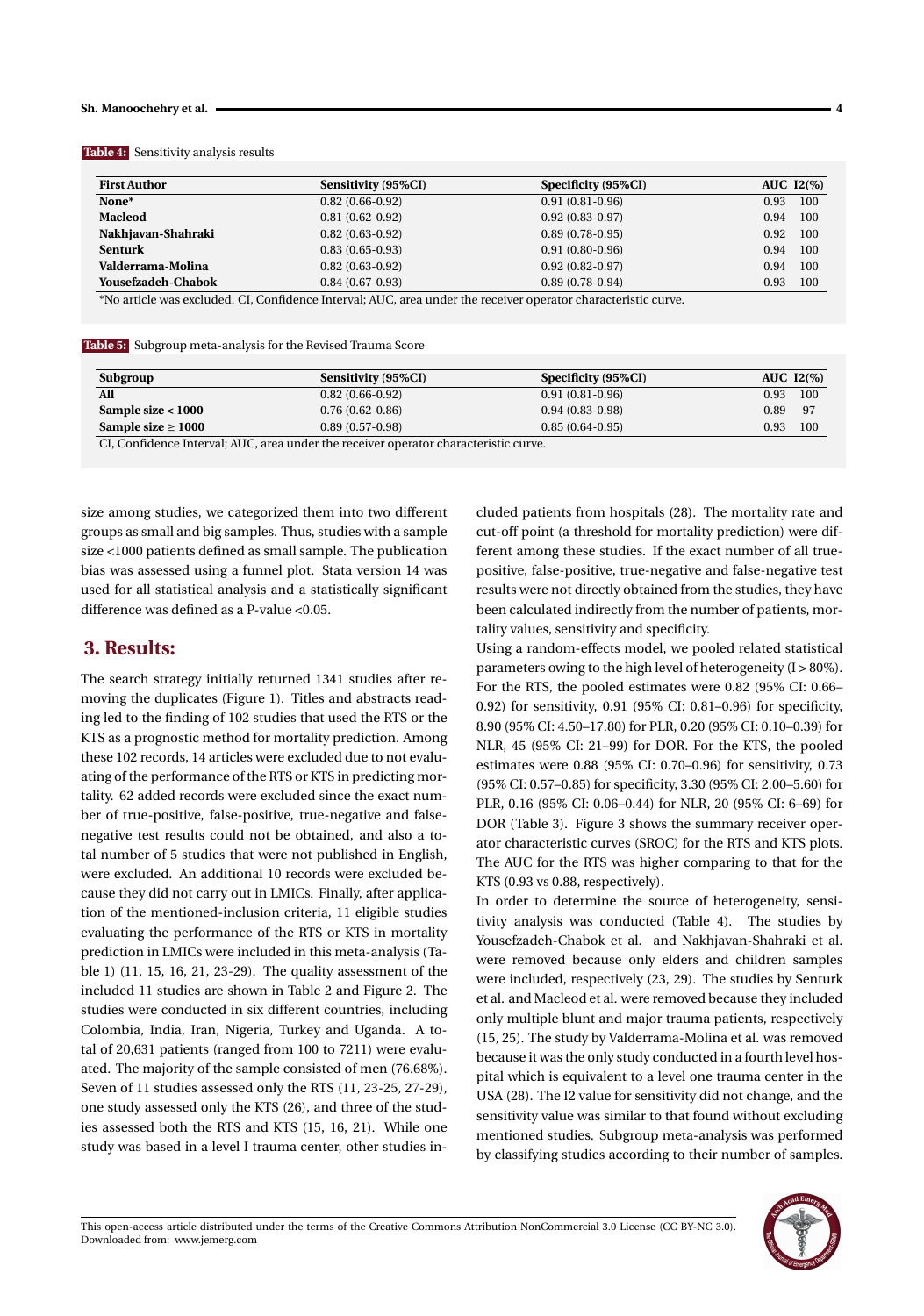

Figure 1: Flow diagram of systematic search for the meta-analysis considering the ability of the Revised Trauma Score and Kampala Trauma Score in predicting mortality. RTS, Revised Trauma Score; KTS, Kampala Trauma Score; LMICs, Low and Middle-Income Countries.

The changes in sensitivity and specificity values are shown in Table 5. Due to the low number of studies, we could not perform this analysis in detail for KTS. Therefore, only subgroup meta-analysis for RTS was performed. In order to explore publication bias (which obtained P-value of 0.2 did not suggest it), a funnel plot asymmetry analysis was used (figure 4).

# **4. Discussion:**

Although the KTS was developed to simplify the mortality prediction in LMICs, the present meta-analysis showed high accuracy of the KTS and RTS in predicting mortality with a slightly better performance for RTS. The specificity, DOR, NLR, and PLR of the KTS were slightly lower than those of the RTS, while the sensitivity of the KTS was slightly higher than

RTS. In emergency settings, physicians are always challenging with the issue of classifying the trauma patients according to the severity of their trauma (24). In this regard, different trauma scoring systems are frequently used for diagnosing high risk patients. However, each one of them has its own advantages and disadvantages. Trauma related deaths are classified into three different groups. Group one (50%) consists of patients who die at the scene (often because of severe vascular injury or major head trauma). Group two (30%) includes patients with hospital admission who die within the first hours of admission called "golden hour". The deaths of this group are usually because of major head, thorax or abdominal trauma. Group three (20%) includes those who die at a later time (usually due to multi-organ failure or sepsis). The mortality rate of two later groups can be decreased through fast and efficient treatment approaches (26, 27, 30,



This open-access article distributed under the terms of the Creative Commons Attribution NonCommercial 3.0 License (CC BY-NC 3.0). Downloaded from: www.jemerg.com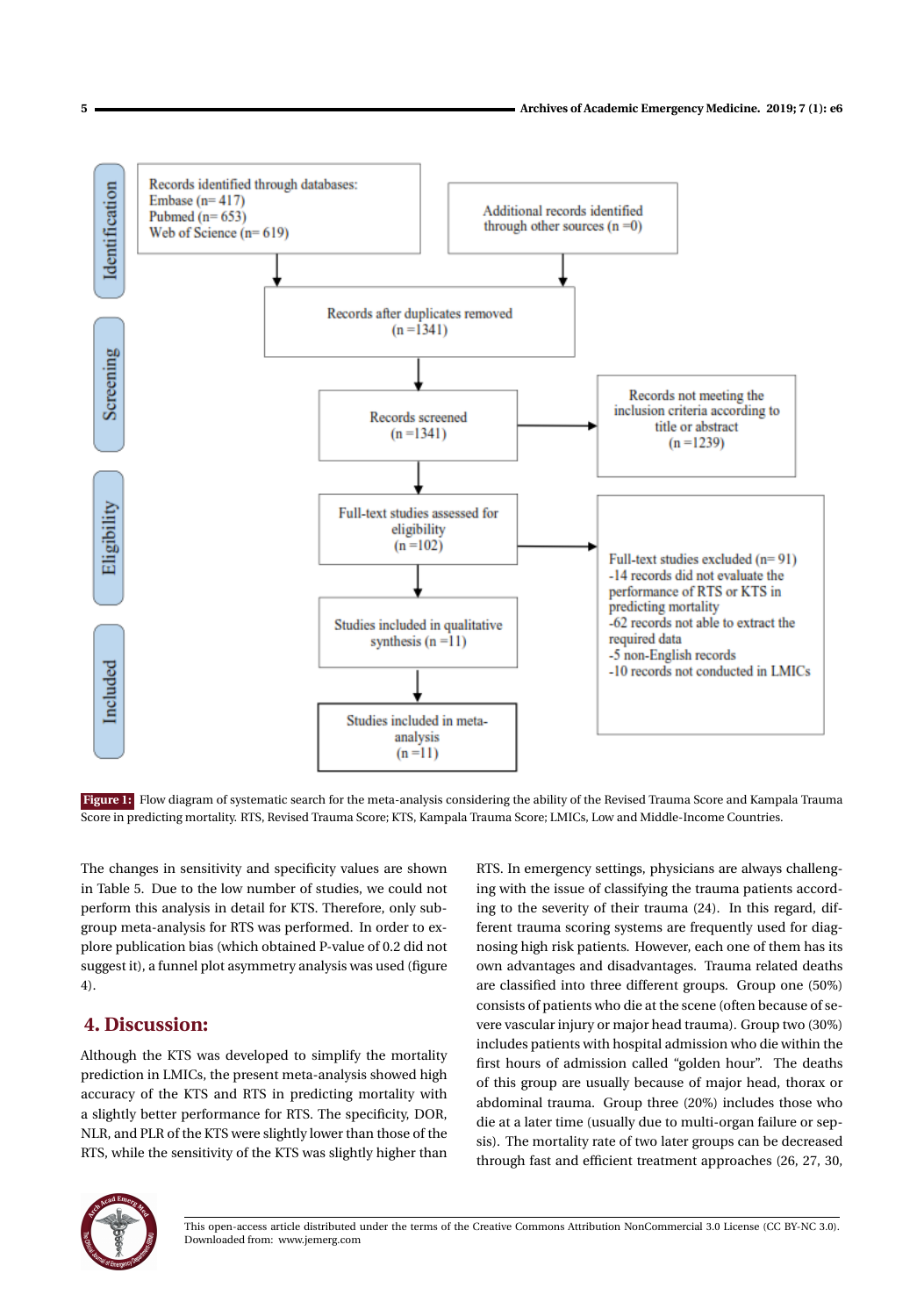







**Figure 3:** Summary receiver operating characteristic curves (SROC) of Revised Trauma Score (left) and Kampala Trauma Score (right). AUC, area under the receiver operating characteristic curve.

31). Therefore, a precise selection of trauma scoring system especially in LMICs with a much higher rate of trauma is an essential issue.

However, the RTS necessitates the use of a formula to admit the GCS, respiratory rate and systolic blood pressure and it remains the most commonly used pre-hospital trauma scoring system. Moreover, the RTS is considered as one of the most easily calculated triage tools available shortly after trauma admission (25, 32, 33). Like the RTS, the KTS is an easily performed trauma scoring system without specific requirements such as finance resource, the associated manpower need and retrospective review of injuries. Therefore, it is a reasonable and feasible choice for front-line triage usage (15). Some recent articles have been mentioned the KTS and RTS as easily performed and feasible triage tools suggested to be used instead of other complicated tools such as TRISS (15,

16). Different results on the comparison of the mortality predictive ability of KTS and RTS has been reported. Despite the apparent lack of consistent results due to the heterogeneity among studies, a meta-analysis has not been yet performed to compare the accuracy of RTS and KTS. According to the fact that KTS was developed to specifically address the difficulty of calculation and performance of other trauma scoring systems in LMICs, we performed a systematic review and meta-analysis to show which one of KTS or RTS has better accuracy and precision in predicting mortality in LMICs.

Stability of sensitivity and specificity can be integrated to make a comprehensive test performance named likelihood ratios, which is superior to their components. The PLR of the RTS (8.90) was higher than that of the KTS (3.30), with a positive RTS or KTS outcome indicating an approximately nine and three-fold higher risk of mortality, respectively. How-

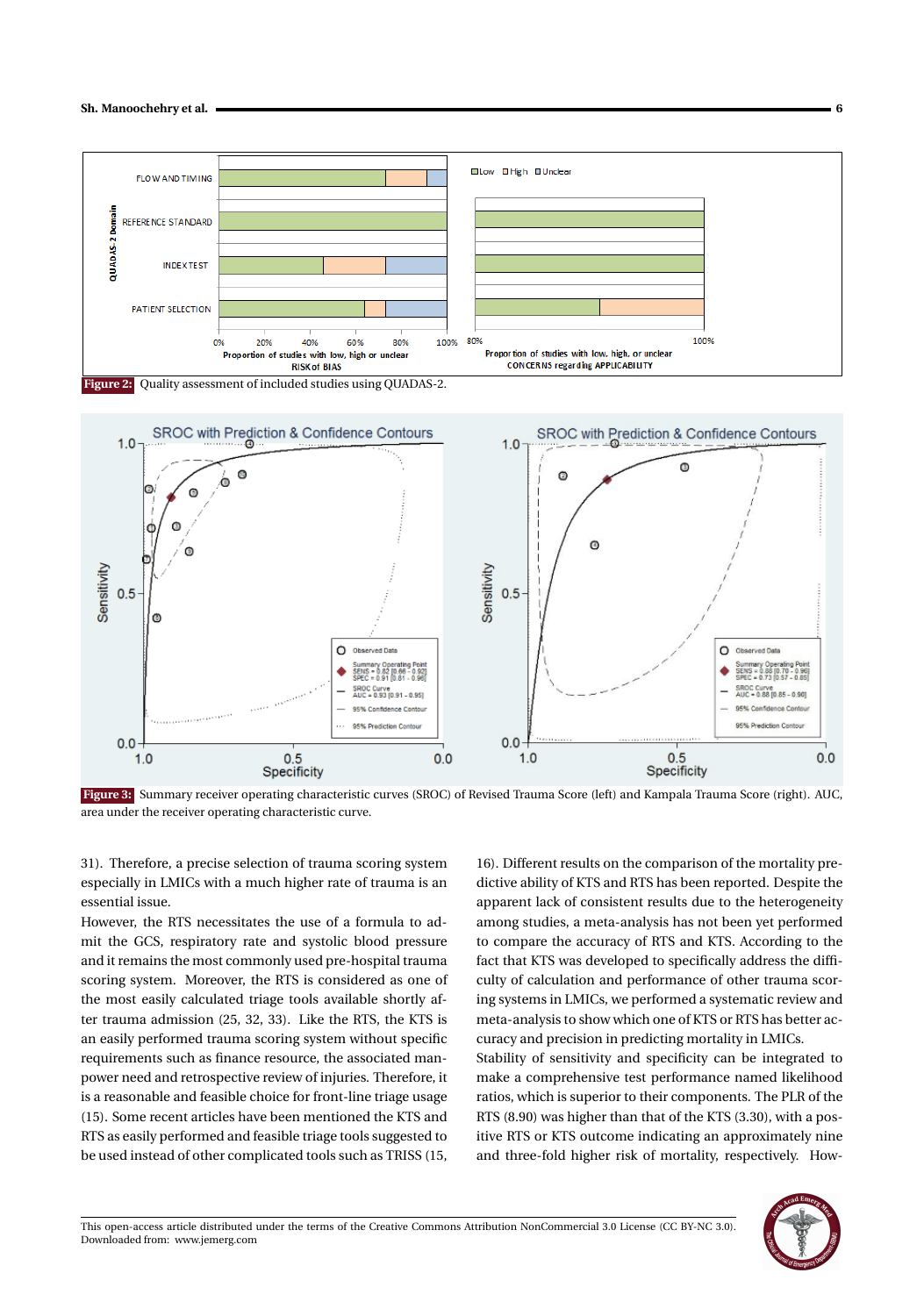

**Figure 4:** The funnel plot for assessment of publication bias.

ever, it should be considered that PLR should be more than 10 so as to be useful. The slightly higher NLR for the RTS (0.20) suggests that it had a slightly lower accuracy comparing to the KTS (0.16) for predicting survival. The DOR combines the sensitivity and specificity values into a single number indicating the test accuracy (between zero and infinity). Higher DOR values indicate higher accuracy of a test (better discriminatory performance), and a DOR value of 1.0 indicates that the RTS or KTS does not distinguish between mortality and survival. In the present study, the higher DOR of the RTS ( $DOR = 45$ ) indicates that it is more capable than the KTS (DOR = 20) in distinguishing between mortality and survival.

In addition to summarizing the sensitivity and specificity, the SROC curve is a more effective index than the other indices (since the threshold effect has no influence on it). Based on the SROC curve in our study, the AUC of the RTS (0.93) was slightly higher than that of the KTS (0.88). All of these indices indicate that the overall accuracy of the RTS and KTS in predicting mortality was as high as expected, and both of them had high sensitivity and specificity. In the three studies evaluating the RTS and KTS, two studies (16, 21) concluded that the accuracy of the RTS and KTS for predicting mortality was similar, while another study showed that the RTS is superior to the KTS (15). Based on the obtained results, we found that the RTS has slightly higher accuracy than the KTS in predicting mortality.

The accuracy of RTS in predicting mortality has been affected by some factors and was different in each subgroup. The sensitivity value of RTS was higher with sample size ≥1000, indicating better result of mortality prediction in studies with a higher sample size. Moreover, the sensitivity was not changed by removing the study of Valderrama-Molina et al. (which was the only study conducted in a level one trauma center) indicating no difference of the RTS performance in a hospital or a level one trauma center. The sensitivity value of RTS increased after removing the study by Yousefzade-Chabok et al., which shows worse performance of RTS in elder populations. After removing the specific studies, the heterogeneity did not change. The subgroup meta-analysis showed that the differences in the number of patients between studies contributed to the heterogeneity. Thus, studies with a larger sample size contributed more to the heterogeneity. The differences in the populations and countries can also effect on the heterogeneity.

The present study had several limitations. First, we used only English written studies. Second, due to the lack of data, we focused only on the ability of mortality prediction and excluded physiology and age that could influence the trauma outcome. Third, because of the limited data, we could not analyze additional factors such as type of injury, age, ethnic group and treatment which might change the RTS or KTS accuracy. To the best of our knowledge, this is the first study on the ability of the RTS and KTS in mortality prediction as a meta-analysis.

## **5. Conclusion**

Briefly, high accuracy of both the RTS and KTS for predicting mortality in LMICs has been confirmed. However, regarding accuracy and performance, the RTS was better than the KTS for distinguishing between mortality and survival; both of them are beneficial trauma scoring tools which can be used in resource-limited settings. Further studies are required to specify the appropriate choice of the RTS or KTS regarding the type of injury and different conditions of the patient.

## **6. Appendix**

#### *6.1. Acknowledgements*

Not applicable.

#### *6.2. Authors Contributions*

A.A.; Designed the study, carried out the systematic search, selected the studies, performed the quality assessment, and co-wrote the paper. S.B.; Performed statistical analyses. M.V.; co-wrote the paper. Sh.M.; performed systematic search, study selection, and quality assessment.

### **Authors' ORCIDs**

Shahram Manoochehry: 0000-0002-0424-1763 Masoud Vafabin: 0000-0003-0386-7200 Saeid Bitaraf: 0000-0003-4688-9856 Ali Amiri: 0000-0002-8602-9052

#### *6.3. Funding Support*

None.



This open-access article distributed under the terms of the Creative Commons Attribution NonCommercial 3.0 License (CC BY-NC 3.0). Downloaded from: www.jemerg.com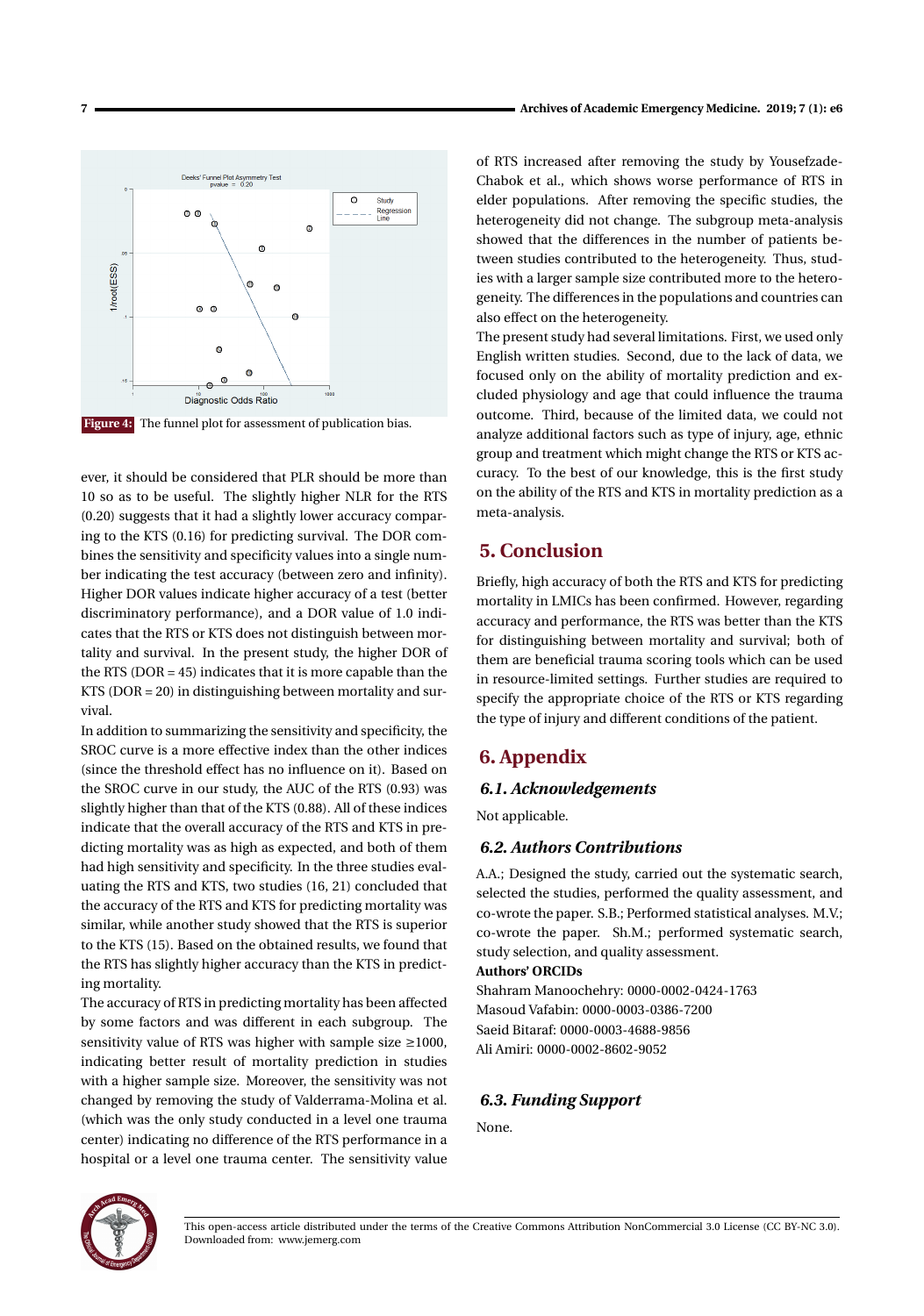## *6.4. Conflict of Interest*

None.

# **References**

- 1. Organization WH. The world health report 2002: reducing risks, promoting healthy life: World Health Organization; 2002.
- 2. Bishai D, Hyder AA, Ghaffar A, Morrow RH, Kobusingye O. Rates of public investment for road safety in developing countries: case studies of Uganda and Pakistan. Health policy and planning. 2003;18(2):232-5.
- 3. Weeks SR, Juillard CJ, Monono ME, Etoundi GA, Ngamby MK, Hyder AA, et al. Is the Kampala trauma score an effective predictor of mortality in low-resource settings? A comparison of multiple trauma severity scores. World journal of surgery. 2014;38(8):1905-11.
- 4. Organization WH. Injuries and violence: the facts. 2010.
- 5. Mathers CD, Sadana R, Salomon JA, Murray CJ, Lopez AD. Healthy life expectancy in 191 countries, 1999. The Lancet. 2001;357(9269):1685-91.
- 6. Champion HR, Sacco WJ, Copes WS, Gann DS, Gennarelli TA, Flanagan ME. A revision of the Trauma Score. Journal of Trauma and Acute Care Surgery. 1989;29(5):623-9.
- 7. Boyd CR, Tolson MA, Copes WS. Evaluating trauma care: the TRISS method. Journal of Trauma and Acute Care Surgery. 1987;27(4):370-8.
- 8. Gabbe BJ, Cameron PA, Finch CF. Is the revised trauma score still useful? ANZ journal of surgery. 2003;73(11):944-8.
- 9. Roorda J, Van Beeck E, Stapert J, Ten Wolde W. Evaluating performance of the revised trauma score as a triage instrument in the prehospital setting. Injury. 1996;27(3):163-7.
- 10. Moore L, Lavoie A, Abdous B, Le Sage N, Liberman M, Bergeron E, et al. Unification of the revised trauma score. Journal of Trauma and Acute Care Surgery. 2006;61(3):718-22.
- 11. Nakhjavan-Shahraki B, Yousefifard M, Hajighanbari MJ, Karimi P, Baikpour M, Razaz JM, et al. Worthing Physiological Score vs Revised Trauma Score in Outcome Prediction of Trauma patients; a Comparative Study. Emergency. 2017;5(1).
- 12. O'Reilly GM, Joshipura M, Cameron PA, Gruen R. Trauma registries in developing countries: a review of the published experience. Injury. 2013;44(6):713-21.
- 13. Kobusingye OC, Lett RR. Hospital-based trauma registries in Uganda. Journal of Trauma and Acute Care Surgery. 2000;48(3):498-502.
- 14. Kingston R, O'Flanagan S. Scoring systems in trauma. Irish journal of medical science. 2000;169(3):168-72.
- 15. MacLeod JB, Kobusingye O, Frost C, Lett R, Kirya F, Shul-

man C. A comparison of the Kampala Trauma score (KTS) with the revised Trauma score (RTS), Injury Severity Score (ISS) and the TRISS method in a Ugandan Trauma registry. European Journal of Trauma. 2003;29(6):392-8.

- 16. Roy N, Gerdin M, Schneider E, Kizhakke Veetil DK, Khajanchi M, Kumar V, et al. Validation of international trauma scoring systems in urban trauma centres in India. Injury. 2016;47(11):2459-64.
- 17. Clarkson CA, Clarkson C, Rubiano AM, Borgaonkar M. A comparison of the Kampala Trauma Score with the Revised Trauma Score in a cohort of Colombian trauma patients. Age (years). 2012;5(1):6-55.
- 18. Hung YW, He H, Mehmood A, Botchey I, Saidi H, Hyder AA, et al. Exploring injury severity measures and inhospital mortality: a multi-hospital study in Kenya. Injury. 2017.
- 19. Laytin AD, Dicker RA, Gerdin M, Roy N, Sarang B, Kumar V, et al. Comparing traditional and novel injury scoring systems in a US level-I trauma center: an opportunity for improved injury surveillance in low-and middle-income countries. Journal of Surgical Research. 2017;215:60-6.
- 20. Gardner A, Forson PK, Oduro G, Stewart B, Dike N, Glover P, et al. Diagnostic accuracy of the Kampala Trauma Score using estimated Abbreviated Injury Scale scores and physician opinion. Injury. 2017;48(1):177-83.
- 21. Oluwadiya K, Popoola S, Oginni L. The Performances of the Glasgow coma scale, the Revised Trauma Score, the Triage Revised Trauma Scores and the Kampala Trauma Score in predicting mortality in the accident and emergency ward of a Teaching Hospital in Nigeria. Injury Prevention. 2010;16(Suppl 1):A193-A.
- 22. Whiting PF, Rutjes AW, Westwood ME, Mallett S, Deeks JJ, Reitsma JB, et al. QUADAS-2: a revised tool for the quality assessment of diagnostic accuracy studies. Annals of internal medicine. 2011;155(8):529-36.
- 23. Yousefzadeh-Chabok S, Hosseinpour M, Kouchakinejad-Eramsadati L, Ranjbar F, Malekpouri R, Razzaghi A, et al. Comparison of revised trauma score, injury severity score and trauma and injury severity score for mortality prediction in elderly trauma patients. Turkish Journal of Trauma and Emergency Surgery. 2016;22(6):536-40.
- 24. Eftekhar B, Zarei MR, Ghodsi M, MoezArdalan K, Zargar M, Ketabchi E. Comparing logistic models based on modified GCS motor component with other prognostic tools in prediction of mortality: results of study in 7226 trauma patients. Injury. 2005;36(8):900-4.
- 25. Senturk GO, Unluer EE, Vandenberk N, Yavasi OO, Eroglu O, Surum N, et al. The prognostic value of cystatin C compared with trauma scores in multiple blunt trauma: a prospective cohort study. The Journal of emergency medicine. 2013;44(6):1070-6.
- 26. Owor G, Kobusingye OC. Trauma registries as a tool for